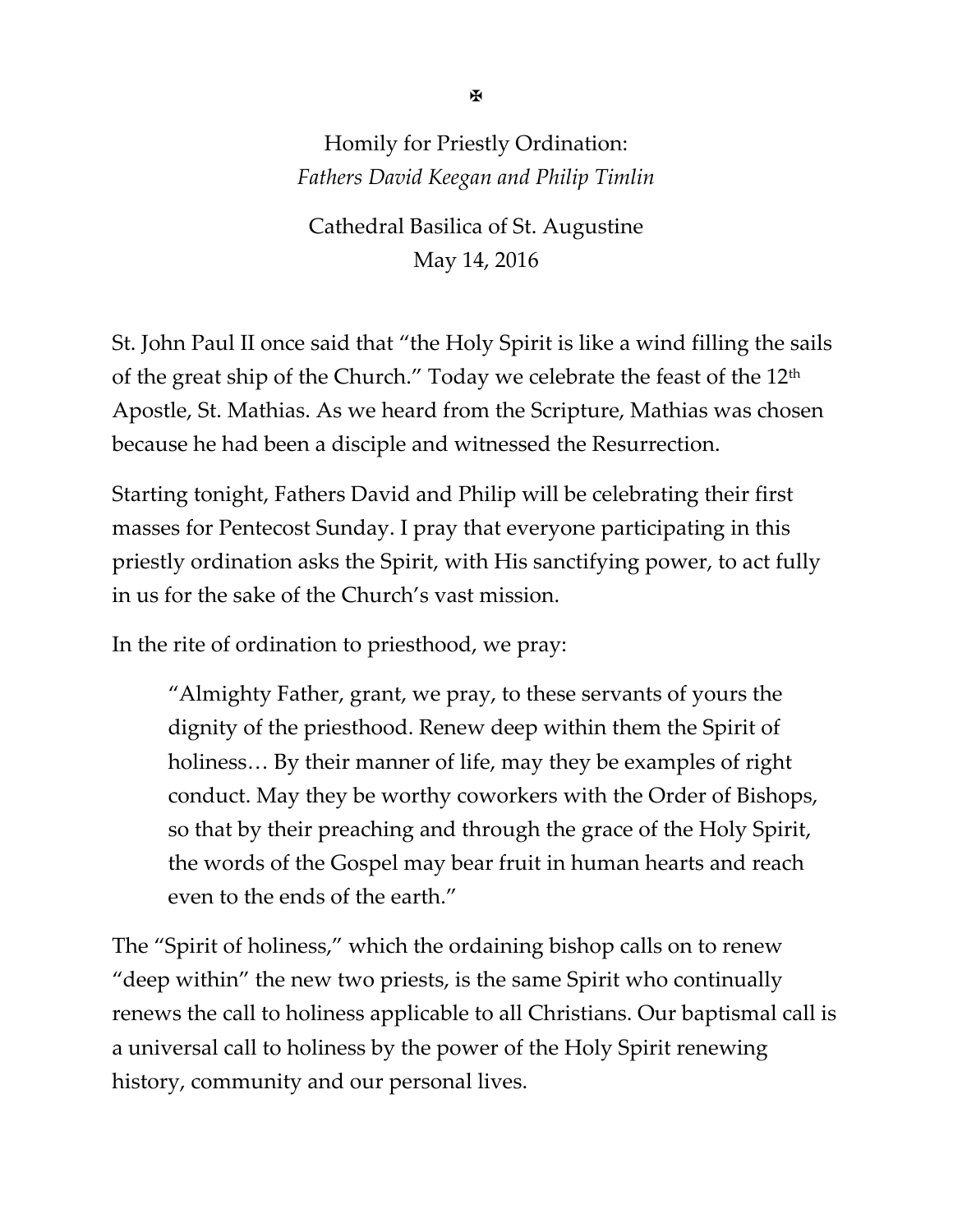It is all together fitting that "a calendar coincidence," even better – "Divine Providence," placed this ordination on the feast of one of the 72 disciples of Jesus who joined the Apostolic College in the 12<sup>th</sup> position. This underlines that all ministry in the Church and especially priestly ministry, needs to be connected to the Apostles and their successors. For a credible sign of authentic ministry is the bond of affective and effective communion with the bishop in the local Church. A priest, then, serves as a bridge between all the faithful, inspired by the Holy Spirit to live the universal call to holiness, and the bishops for the sake of witnessing Church unity in the Holy Spirit.

Although there are many sections in the entire ritual of the sacrament of holy orders, the essential part is the imposition of hands. In the Acts of the Apostles, this is always related to the activity of the Holy Spirit granting some responsibility to a person for the sake of the global mission. Accompanying the laying on of hands both by bishops and the Presbyteral order is the consecratory prayer asking the Eternal Father for an outpouring of the Holy Spirit and his gifts to the new priests. Then their hands are consecrated with the Holy Chrism, the special anointing of the Holy Spirit, making their ministry fruitful both visibly and invisibly. Today they receive the paten and the chalice so that they can present "the offering of the holy people of God "as David and Phillip are essentially constituted servants of the Eucharist acting as the Church teaches in persona Christi.

In this Marian month, these two new priests chose to bless their paten and chalice last night at the Shrine of our Lady of La Leche in the context of a holy hour of Eucharistic adoration not far from the historic altar of the Mass celebrated 451 years ago in St. Augustine. Today, they chose to pray the Holy Rosary before this ordination seeking the intercession of the Mother of the Church. David and Philip, your love for the Mother of the Lord gives me a lot of confidence for your priestly life – bound to be